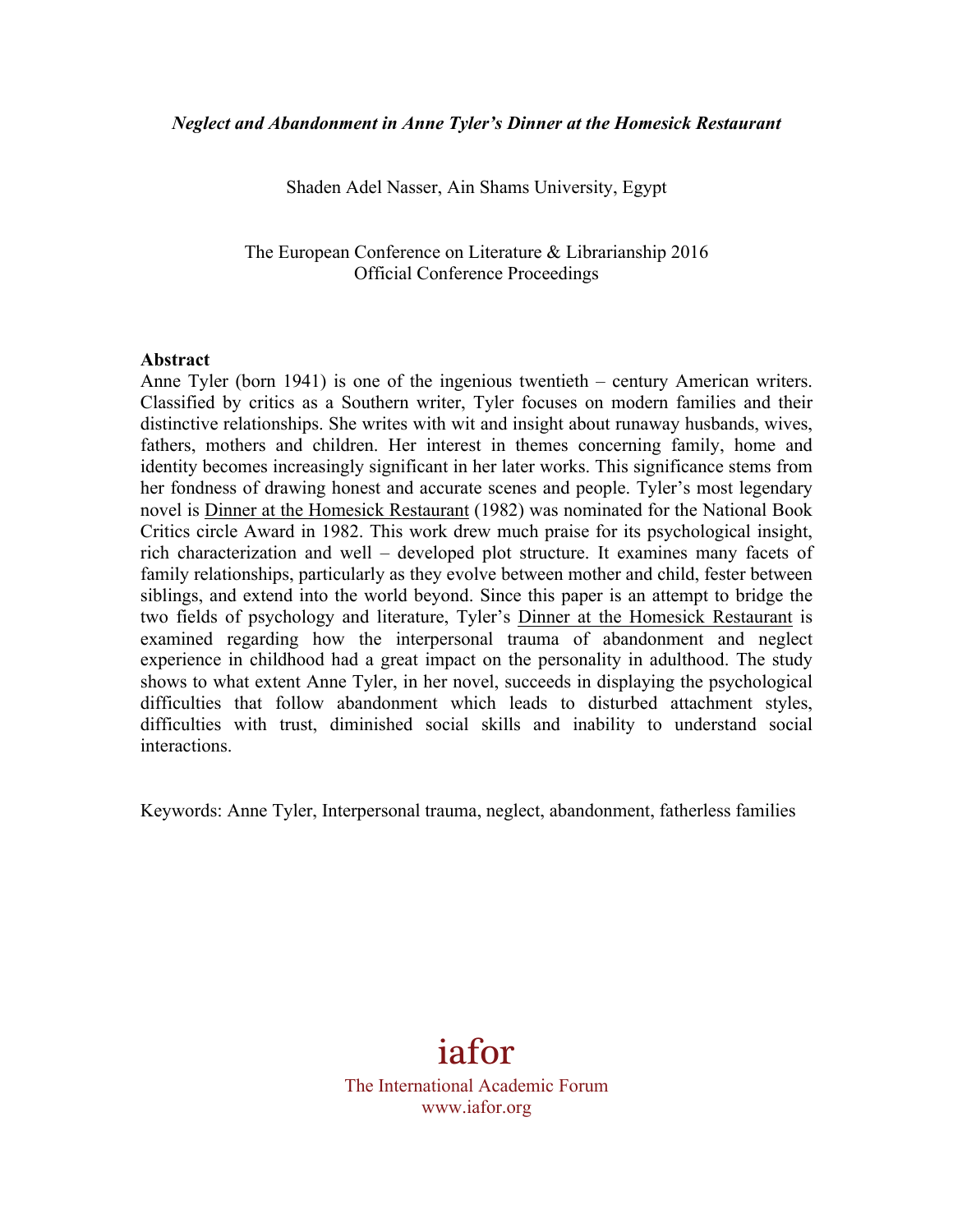## **Introduction**

*"By building a child's social and emotional capabilities we enable children to be happily engaged with others and with society, and learn, to develop fully, to attain and to achieve. In essence, it delivers school ready, life ready, and child ready members of society" (The Allen Report 2011)*.

The family unit is the basic social unit of any society. This relationship provides balance in a sexual, emotional, intellectual and social way as no other can. From the very ancient times to the present day, family has retained its importance in its role of a primary and vital unit of the social organization. Over the past thirty years, the United States has witnessed a major family transformation – the beginning of the end of the traditional nuclear family. Some important changes have occurred, for example, the divorce rate increased harshly, and some mothers decided to give up marriage, with the result that a large number of children are being raised in single-parent households. It was also observed that the focus of many families shifted away from childcare to the psychological well-being and self-development of their adult members. This is shown in the increasing break up between parents even when they have young children to raise - if the marriage relationship doesn't meet their psychological and self-fulfillment needs (Popenoe 22).

Anne Tyler is one of the most creative contemporary American authors. Over the past four decades she has written sixteen novels and a number of short stories which are still attracting an increasing amount of critical study in addition to the popular appeal she has long held. Tyler's Dinner at the Homesick Restaurant is a part of a tradition of fiction that probes the dynamics of family life expressing the common southern themes of the dysfunctional family and the search for self, the desire for shelter, and sense of home. Family problems have emerged as the core of all of her characters issues. She has skillfully chosen the method of placing her characters in familial relationships to show the influences upon them, to explain the motives for their actions, and often to show the effects of their decisions. One of these family problem is the parental abandonment.

Generally speaking, "abandonment" in family context is a relationship dynamic that occurs when an adult voluntarily denies a role that someone expects him/her to fulfill, like parental or maternal obligations. Children need both parents for guidance, protection and love; they not only need to feel secure physically, but also emotionally and spiritually. Accordingly, through the analysis of Anne Tyler's Dinner at the Homesick Restaurant, the present study examines the parental abandonment and its effect on children, focusing on how such an emotional injury becomes a driving force in children's childhood and adult lives.

Through her novel, she shows the mother, Pearl Tull's suffering because of her husband's unexplained abandonment of the family, leading to her desire to protect her children from the world's evil. The children, on the other hand are always shown in need of protection and support of the absent father by which they are emotionally hurt and for this reason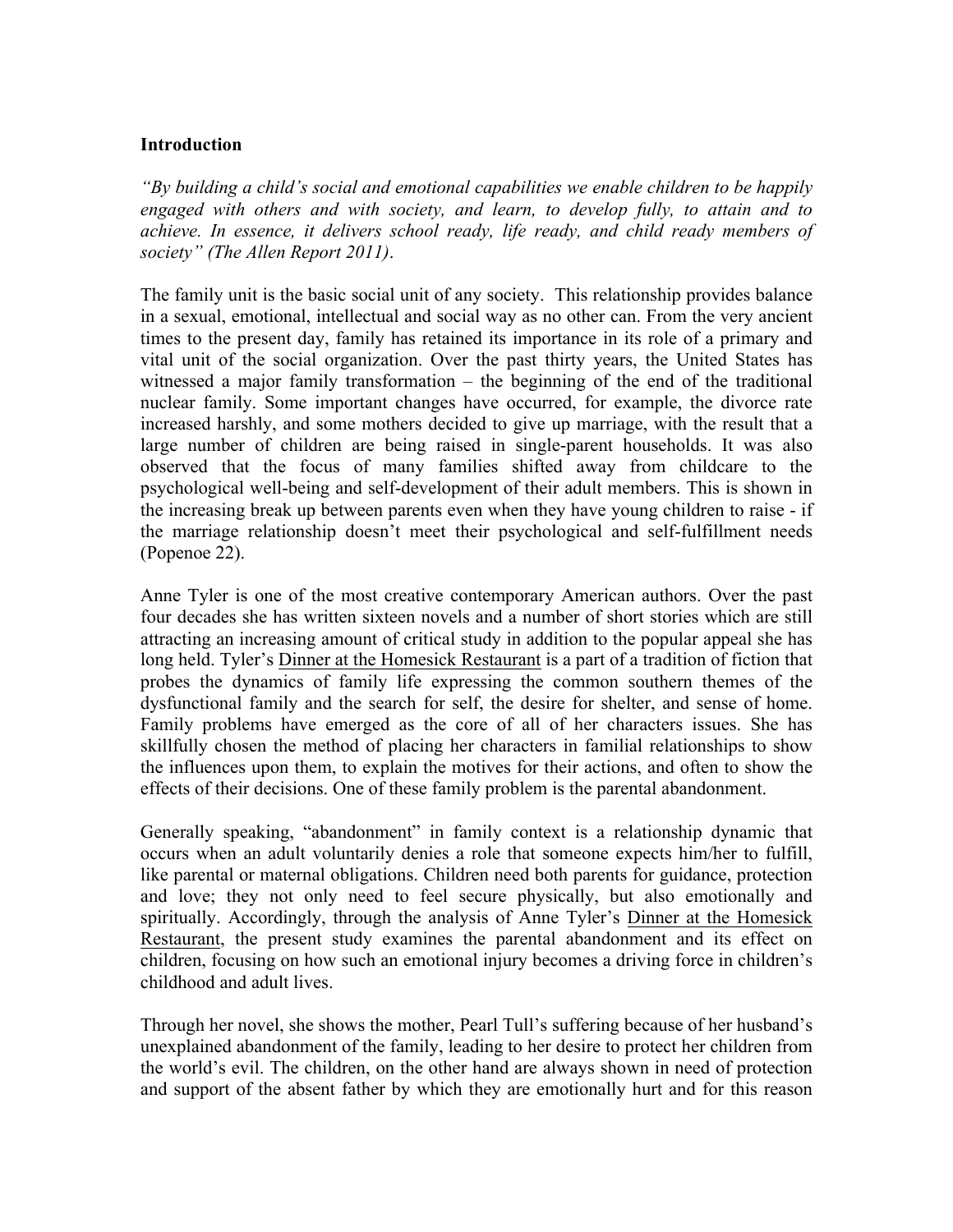the atmosphere of the home becomes depressed and bewildered. Tyler's realistic portrayal of Tull's family life makes it evident that for her as well as for the reader that the axis of the psyche and the well-being of the soul are rooted in the domestic origins of the individual.

More generally, young children develop in an environment of relationships. "Early experiences, especially emotionally or affectively charged experiences with other humans, induce and organize the patterns of structural growth that result in the expanding functional capacities of a developing individual" (Malekpour 81). Attachment theories have made important contributions to the notion of early experience.

Based on the attachment theory, the paper examines how the absence of the escaped father in Dinner at the Homesick Restaurant makes life difficult for his children. Through the analysis of the oldest son Cody Tull, the paper explores some of the most compelling questions about early psychological development and its later consequences. In what ways do early experiences in relationships contribute to psychological vulnerability and strength? How fatherless families affect the mother and children?

Attachment theory was first proposed by British psychologist and psychoanalyst John Bowlby who described it as a 'lasting psychological connectedness between human beings' (1988). He considered that children needed to develop a secure attachment with their main caregiver in their early years. Attachment can be divided into two main categories: secure and insecure attachments. Secure attachments support mental processes that enable the child to regulate emotions, reduce fear, attune to others, and have selfunderstanding and insight, empathy for others and appropriate moral reasoning. On the other hand, insecure attachments can have unfortunate consequences. If a child cannot rely on an adult to respond to their needs in times of stress, they are unable to learn how to soothe themselves, manage their emotions and engage in mutual relationships. Among the factors that may present a risk to the quality of attachment between child and parent is the exposure to neglect, domestic violence or other forms of abuse and abandonment. Accordingly, the paper focuses on parental abandonment as a source of the insecure attachments which results in aggressiveness, social maladjustment, affectionless psychopathy and depression.

### **Discussion**

Family relationships portrayed in Tyler's novel are characteristically discomforting and therefore, become sources of frustration and loneliness for her characters. In most of Anne Tyler's novels, the father is quite often absent. Of all her novels, however, the most moving story of a runaway father is the story of Beck Tull in Dinner at the Homesick Restaurant (1982). The action takes the reader from the time when 85-year-old Pearl Tull is dying at her bedside, recalling the history of her marriage and her children's adulthood, then moving to her funeral when her runaway husband, Beck appears that day. The action rotates from her point of view to that of each of her children, chapter by chapter, ending with her funeral. "In journeying through their shared pasts and individual psyches, Cody, Ezra, and Jenny Tull struggle to understand their father's desertion, their mother's love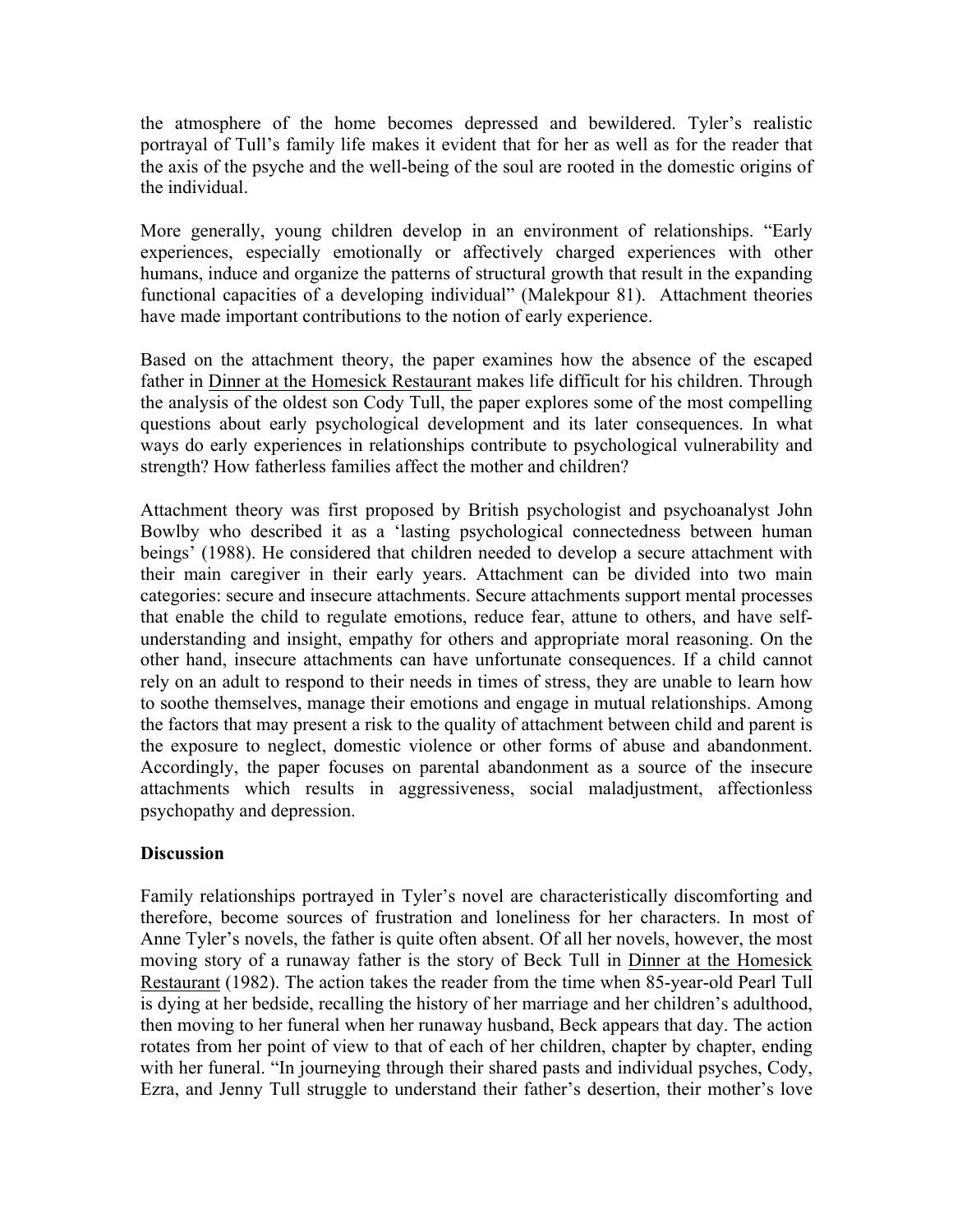and anger, and their own responsibility for themselves" (Gibson 49). Beck's absence "had plunged the family into a quiet swirling darkness that was frequently punctuated by hatred and violence" (Eckard 34).

The traumatic experience of the family starts when Beck abruptly abandons Pearl and their three children. Consequently, she responds by drawing a kind of iron curtain around them. Though the children continue to go to school and she takes a job as a cashier at the corner grocery store, she permits no degree of intimacy or emotional honesty with anyone outside the immediate family. Even her own relatives are kept in the dark about Beck's abandonment. Painfully, Pearl, under the stress of raising them alone, sometimes turns abusive resulting in violent domestic scenes, instances of child mistreatment, and hurtful sibling betrayals. As she recounts the traumatic interpersonal experience of being deserted by her husband, it becomes clear that abandonment is the underlying theme.

Beck's sudden abandonment is known by psychologists as "actual desertion" in which the deserting partner leaves the relationship, taking his/her belongings and moving into another home without returning. On the other hand, the deserted partner represented by Pearl Tull does not agree with ending the marriage and does not have the opportunity to save the marriage. After left with three young children and forced to become the bread winner, defensively develops a rigid, catastrophic family style. She has no friends, does not visit with the customers at the store where she works, does not even encourage her children to bring friends home. "For years in her stubborn pride, she refuses to admit to her children that their father has left them – the abandonment was simply never mentioned during the time they were growing up" (Rainwater and Scheick 126). Pearl's unwillingness to tell her children about Beck's departure originates not only in wanting to protect them, but also in her desire to secure the role that has become so embedded in her identity. Pearl fears telling the children will cause them to turn their backs on her, leaving her empty and without a purpose. Moreover, she sees it as her motherly duty to protect the children from the pain she assumes they will experience if they discover the truth about Beck's absence.

Trying to deal with her own pain of abandonment, she was sometimes unable to control her frustration and would snap, going on tears brought on by the most innocent and unexpected of circumstances. Although she loved her children, during those moments of fury, she would blow out at them with physical, verbal, and emotional abuse. On the day of her funeral, Ezra's brother Cody describes Pearl as a "raving, shrieking, unpredictable witch":

"She slammed us against the wall and called us scum and vipers, said she wished us dead, shook us till our teeth rattled, screamed in our faces. We never knew from one day to the next, was she all right? Was she not? The tiniest thing could set her off. 'I'm going to throw you through that window,' she used to tell me. 'I'll look out that window and laugh at your brains splashed all over the pavement.'" (294)

This previous extract shows clearly to what extent Beck's unexplained abandonment leaves Pearl feeling insecure in her position as mother; while not stated outright, Pearl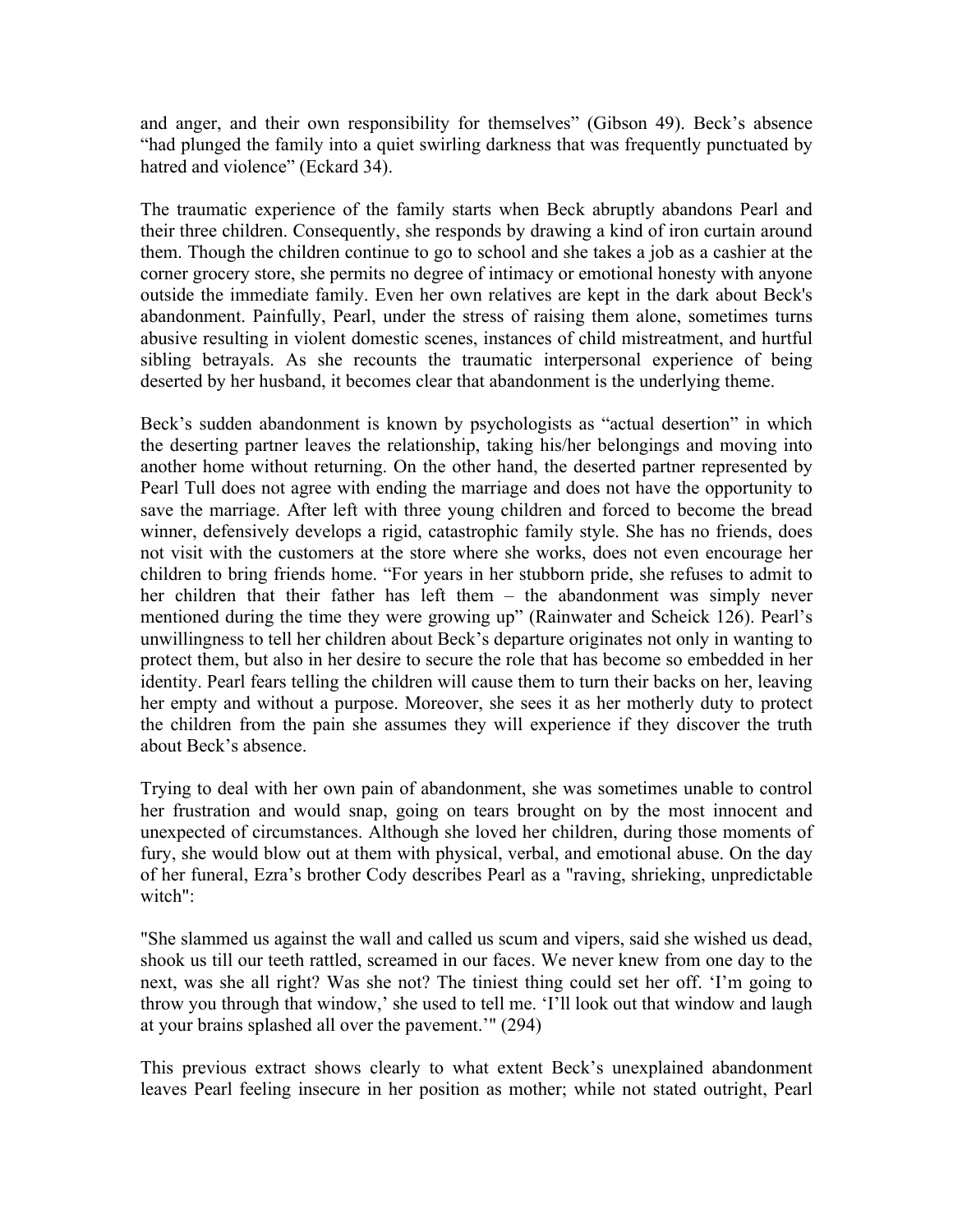implies several times that she is an inadequate mother to the children because she must fulfill the roles of both parents. Nonetheless, she realizes that she is all they have and devotes herself to protecting them however she can. Even when her own frustrations emerge in what become frequent attacks on the children, she seems to want to protect them from seeing their only parent and their foundation- in a weak and helpless state. This affects the deserted mother which consequently distresses her attitude towards her children and their memories of childhood.

Cody, the oldest son appears in the third and seventh chapter. According to Mary J. Elkins, Cody is the central consciousness of this novel. His observations are the most acute, and he is the one who suffers a critical change by the end of the novel. Pearl does not seem to realize that Cody secretly wonders whether it was something he did, that made his father leave, nor does she perceive that Cody is conscious of her favoritism toward his younger brother Ezra. These two worries motivate behavior in Cody that Pearl considers difficult and mean. In spite of being handsome, dark-haired, Cody is a hero as well as a villain. Researchers are certain that maltreatment of children results in longlasting negative effects and more signs of dissociative behavior. This is applied to Cody. He suffers most from his father's abandonment, his mother's verbal and physical abuse, and her preference for his brother Ezra. Obsessively jealous, he is a naughty and troublemaker child. He despises, resents Ezra, and always jealous of him. Therefore, feeling that he must compete with Ezra to win Pearl's affection and approval, Cody exerted all efforts during their childhood to change his mother's passive opinion of him by projecting Ezra in a negative light. After all, Beck is indirectly responsible for Pearl's treatment of the children after his abandonment as well as the behavior of Cody. Paula Gallant Eskard, in "Family and Community" (1990), noted that 'Cody has been similarly hurt by his mother's rejection and his father's abandonment' (41). His experience of his father's leaving is described as follows:

One weekend their father didn't come home, and he didn't come the next weekend either, or the next. Or rather, one morning Cody woke up and saw that it had been a while since their father was around. He couldn't say that he had noticed from the start. His mother offered no excuses. Cody, watchful as a spy, studied her furrowed, distracted expression and the way that her hands plucked at each other. It troubled him to realize that he couldn't picture his father's most recent time with them. Trying to find some scene that would explain Beck's leaving, he could only come up with general scenes, blended from a dozen repetitions: meals shattered by quarrels, other meals disrupted when Ezra spilled his milk, drives in the country where his father lost the way and his mother snapped out pained and exasperated directions (40) .

This powerful account shows how the absence of communication about the father's sudden departure created what some psychologists call "interpersonal trauma". Bowlby (1973) regarded interpersonal trauma as a severe negative effect associated with the exposure and experience of childhood abuse and neglect. Such an experience is considered as interpersonal in nature and is associated with a specific style of attachment, usually an ambivalent, avoidant or disorganized attachment, which is regarded as dysfunctional in nature (Ainsworth & Bell, 1970; Main & Solomon, 1990). Cody was the only child of his siblings to clearly remember his father's desertion. The sociologist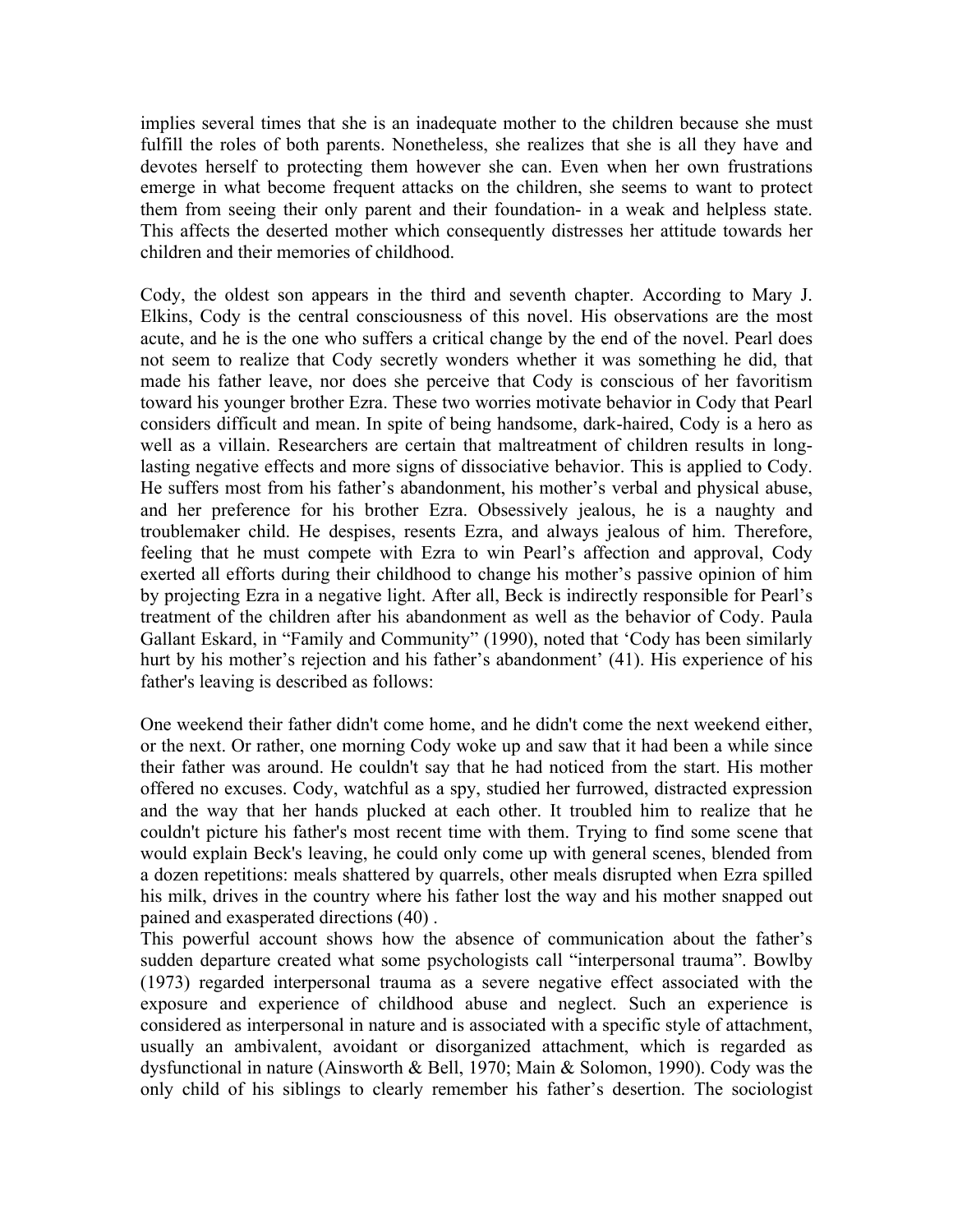David Popenoe states that "Fathers are far more than just 'second adults' in the home,... involved fathers bring positive benefits to their children that no other person is as likely to bring" (qtd in Rosenberg 11). Beginning from the moment Cody realizes the truth about Beck, he claims all of the guilt for this disappearance. He experiences dreams where he is "not his present self [but instead] he had somehow slid backward and become a toddler again" (47). In his dreams, he becomes "conscious of a desperate need to learn to manage, to take charge of his surroundings" and then imagines himself posturing in front of his father to prove that he could make it on his own without Beck's presence in his life (47). In other words, Cody longed for appreciation from his absent father and wished he could tell him "Look at what I've accomplished"… "Notice where I've got to, how far I've come without you" (48). This shows how children who grow up without fathers, their behavior is more likely associated to depression and low self-esteem. In addition, Cody is tormented with an obscure sense of guilt that he is to blame for his father's sudden desertion. "Was it something I said, something I did that made my father go away? (47). One would observe that Cody is not the reason his father's departure, but because he does not voice his feelings, no one in the family understands the extent of his guilt and inner suffering.

Confronting his mother about his father's absence, she replies that she does not believe that he is "getting so big". This remark adds burdens of fear from the implications of the responsibility placed on him by his mother's statement, trying to prove out that he's "only" fourteen. He resists his mother's efforts to depend on him. Psychologists, such as Christiane Sanderson, have identified a number of behaviors and psychological disorders related to the absence of the father. Some of these behaviors and disorders are clear in Cody's attitude, for example, attention-deficit, hyperactivity disorder, memory disturbance, diminished social skills, personality disorders, anxiety disorders, depressive disorders, dissociative disorders, and post-traumatic stress disorder.

Regarding his relationship with his mother, Cody is the most disturbed soul of his siblings "who longs for Pearl to be more motherly, both in appearance and personality" (Menon and Hemalatha 34). He remembers "that she'd [his mother] never shown the faintest interest in her community but dwelt in it like a visitor from a superior neighborhood…keeping her door shut tightly when at home." (284). He once compares his mother to the mothers of his himself friends and was resentful that she had no personal friendships: "Look at his two best friends: their parents went to the movies together; their mothers talked on the telephone" (285) .This shows how Cody longs to see his mother acting like other mothers. He wants his mother to have "some outside connection beyond that suffocating house" (59). He yearns to see her gossiping with a little gang of women in the kitchen, letting them roll her hair in pincurls, trading beauty secrets, playing cards" (60). "Cody disapproved of his mother's disconnection and restraint because it set him apart from his peer group which made him less comfortable with others" (Menon and Hemalatha 35). He both feels as an outsider because of his mother's continual abuse and never feels "at home" because of his father's absence. Failure to accomplish the goals in the parent-child relationship due to his father's abandonment and his mother's rejection, results in an inadequate attachment relationship which in turn places him on a pathway to relationship difficulties in adulthood.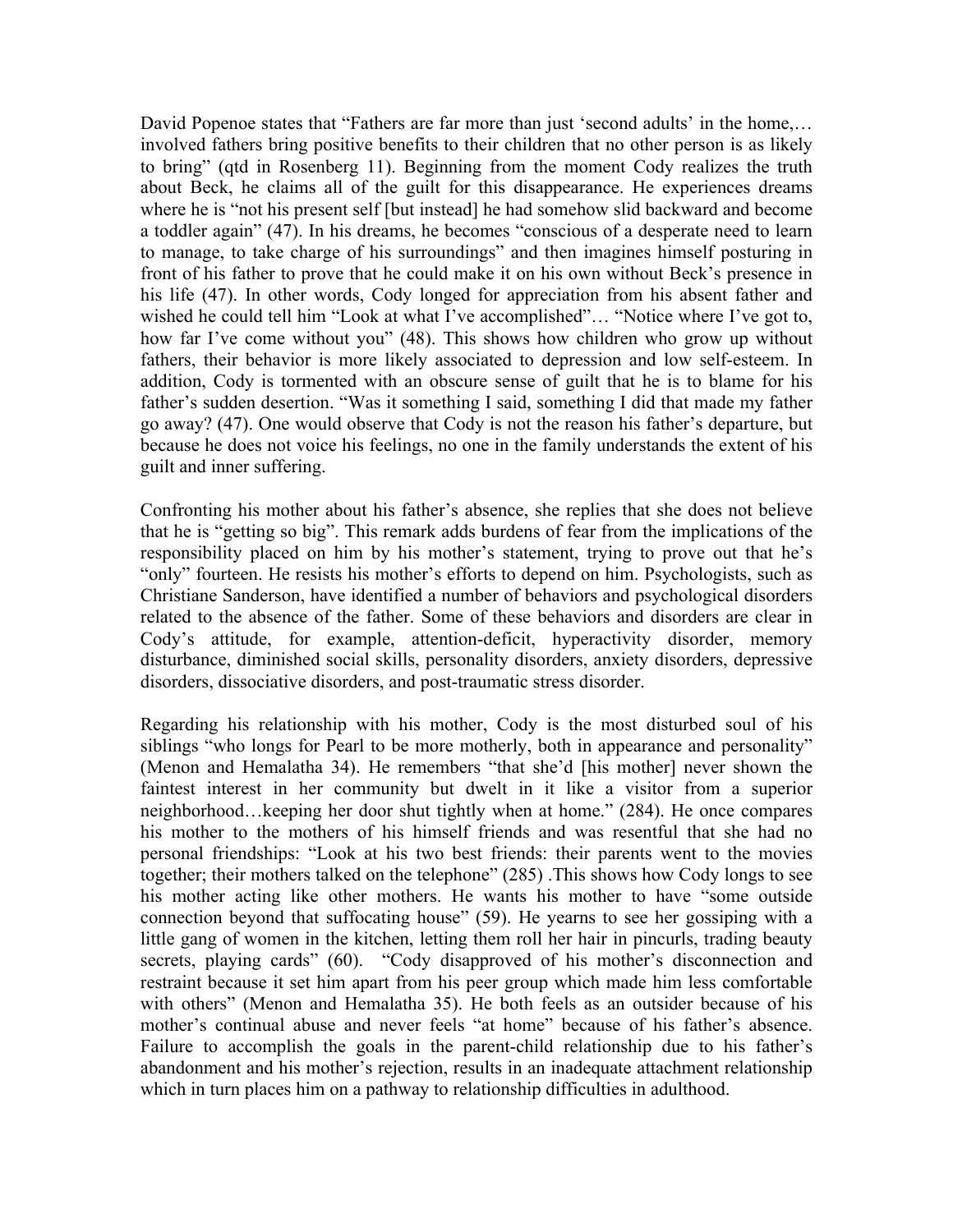Cody's jealous towards his brother Ezra culminates in his marriage to the one woman Ezra ever loved, Ruth Spivey. As soon as Cody gets married to Ruth, he moves far away immediately from home because he clearly wants to avoid his mother. This strong desire to escape from his past comes from his traumatic perception of his childhood. He only remembers the bad times, and holds his mother responsible because she causes many of the struggles he recalls so strongly. Pearl physically abuses her children, which Cody remembers all too well, stating his desire to physically remove himself as a natural response to her harm.

Later in the novel, Pearl visits him in Chicago, she notices that although Cody's house is expensive, "with wall-to-wall carpeting and long, low, modern furniture, . . . and outside it was so white-hot, so insufferably hot, that they were confined to the house with its artificial, refrigerated air. They were imprisoned by the house, dependent upon it like spacemen in a spaceship" (179). As for Luke, Cody's son, he is always unfamiliar with his neighborhood and the other children. Cody tries to become the father he always wished he had. Pearl also notices the lack of intimacy between Cody and Ruth but fails to recognize the ironic similarity of her own marriage: "She felt in their house the thin, tight atmosphere of an unhappy marriage. Not a really terrible marriage—no sign of hatred, spitefulness, violence; just a sense of something missing.

Towards the end of the novel, after Pearl's funeral, Cody raises many questions to his father summing up the hurt, the anger, and the injuries of his father abandonment: How could you do that? …How could you just dump us on our mother's mercy? …We were kids, we were only kids, we had no way of protecting ourselves. We looked to you for help. We listened for your step at the door so we'd be safe, but you just turned your back on us. You didn't lift a finger to defend us. (Homesick Restaurant 300).

# **Conclusion**

In short, fathers have a powerful and positive impact upon the development and health of children. In fact, fatherless family generally produces lone mothers who are more likely to suffer from stress, depression, and other emotional and psychological problems. In Dinner at the Homesick Restaurant, Cody's aggression and hostility to a great extent is attributed to what psychoanalyst's term "father hunger". Many psychological studies show how the intense emotional crisis of abandonment can create a trauma severe enough to leave an emotional imprint on individuals' psychological functioning, affecting their future choices, and responses to rejection, loss, or disconnection. This is clearly evident in Cody's case. Thus, he is driven from early youth by a rage to dominate; he is endlessly cruel not only to his brother, Ezra whom he steals his girl, but to his own wife and son. Tyler's novel is beautifully crafted. Her unusual and appealing characters are so powerfully real, so carefully developed, they come to life both for her as a writer and for the reader, who suddenly can see a bit of his own mother, father, brother or even oneself in their touching words, their unspoken impulses, their blunders and their moments of weakness. She locates her novel in a tradition of fiction which probes the psychological

dynamics of a family, and goes beneath the surface pieties to the underlying mysteries.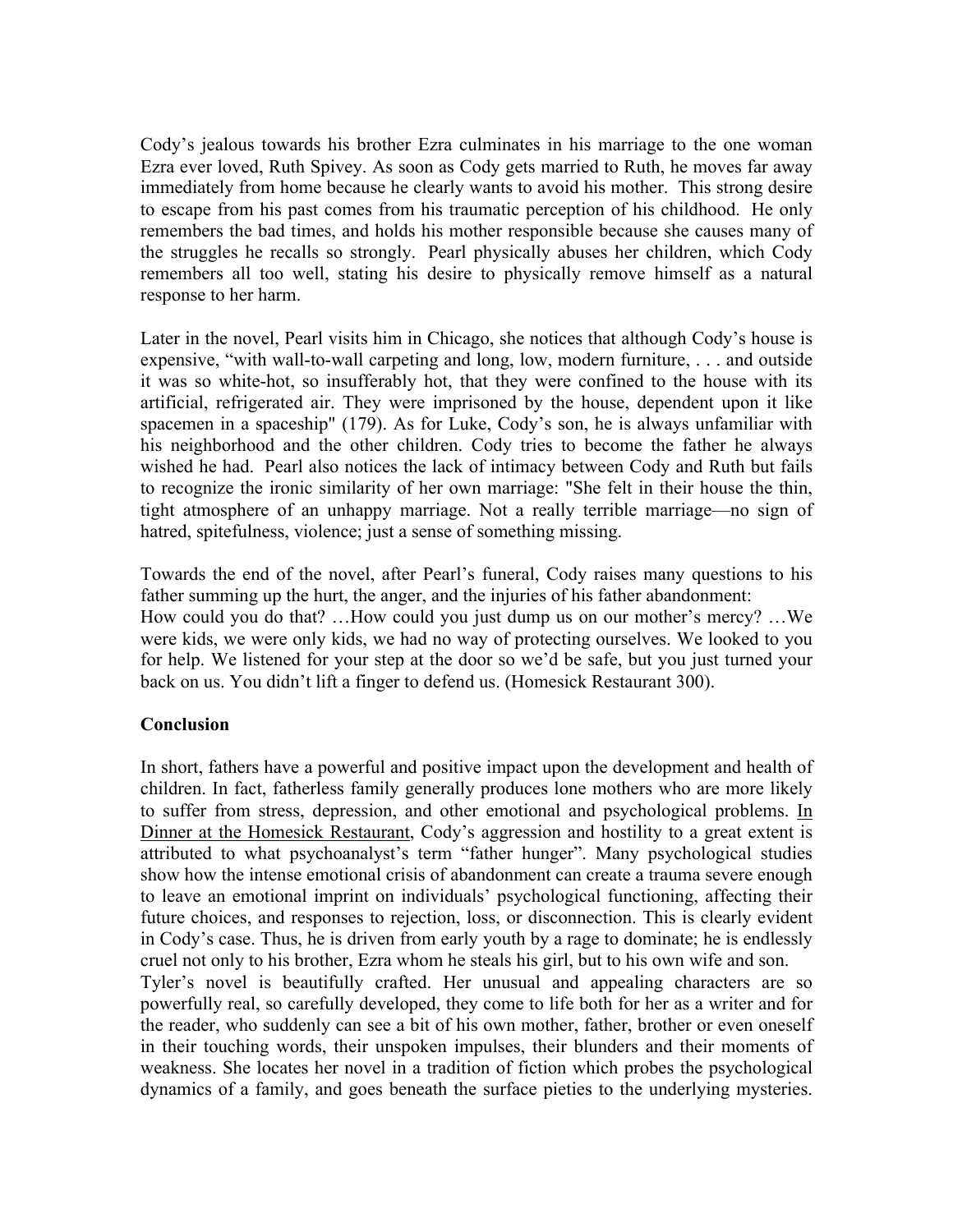Her novel with its insightful illustration of the dysfunction in the twentieth-century American family, has made a great contribution to an understanding of the significant issues concerning the daily lives in the modern American society.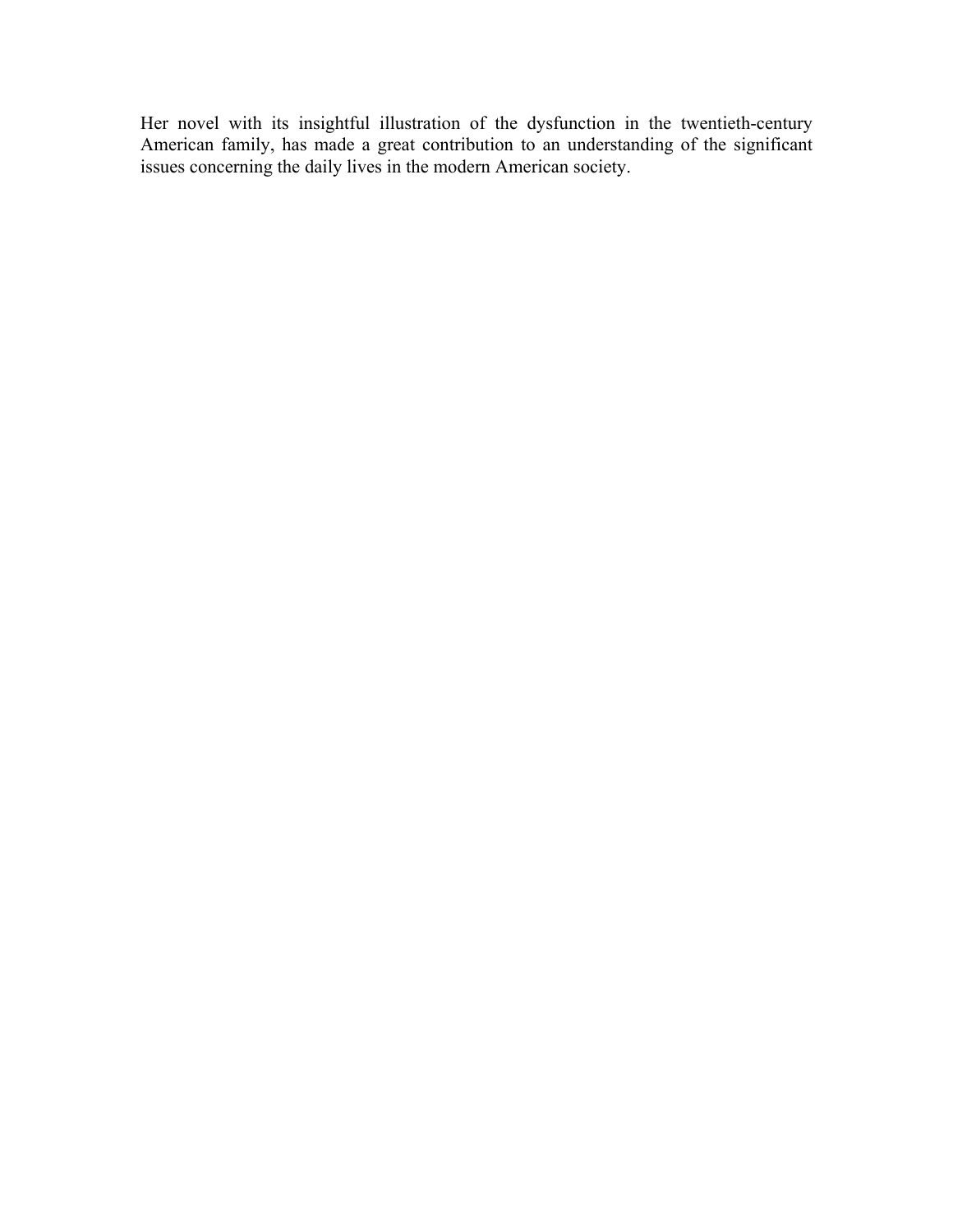#### **References**

Ainsworth, M. S. (1989). Attachments beyond infancy. American Psychologist, 44(4), 709–716.

Allen. G. (2011). Early intervention: the next steps: an independent report to HM Government. London: The Cabinet Office.

Angel, R. J., & Angel, J. L. (1996). Physical comorbidity and medical care use in children with emotional problems. Public Health Records, 111, 140-145.

Biller, H. B. (1982). Fatherhood: Implications for child and adult development.

Bowlby, J. (1982). Attachment and loss (2nd ed.). New York: Basic Books. (Original work published 1962)

------------- (1988). A Secure Base: Parent-Child Attachment and Healthy Human Development. London: Routledge.

Demo, D. H., & Acock, A. C. (1996). Family structure, family process, and adolescent Florida International University Atlantis Vol. 10 No. 2 Spring printemps 1985.

Gibson, Mary Ellis. "Family as Fate: The Novels of Anne Tyler." Southern Literary Journal 16 (Fall 1983): 47-58.

Malekpour , Mokhtar: Effects of attachment on early and later Development, The British Journal of Developmental Disabilities Vol. 53, Part 2, JULY 2007, No. 105, pp. 81-95

Mary J. Elkins, Dinner at the Homesick Restaurant: Anne Tyler and the Faulkner Connection.

Paula Gallant Eckard . Family and Community in Anne Tyler's Dinner at the Homesick Restaurant by:– The Southern Literary Journal. Vol.22, No.2 (Spring, 1992), pp. 33-44 , University of North Carolina Press. Web - Stable URL: http://www.jstor.org/stable/20077985

Popenoe, David, "America's Family Problem, The Public Perspective, September/October 1992, 22-24. Prentice-Hall.

Rainwater, Catherine and William J. Scheick, Contemporary American Women Writers: Narrative Strategies, University Press of Kentucky, Feb 5, 2015

Rosenberg, Jeffrey and W. Bradford Wilcox. The Importance of Fathers in the Healthy Development of Children. U.S. Department of Health and Human Services. Administration for Children and Families Office on Child Abuse and Neglect, 2006.